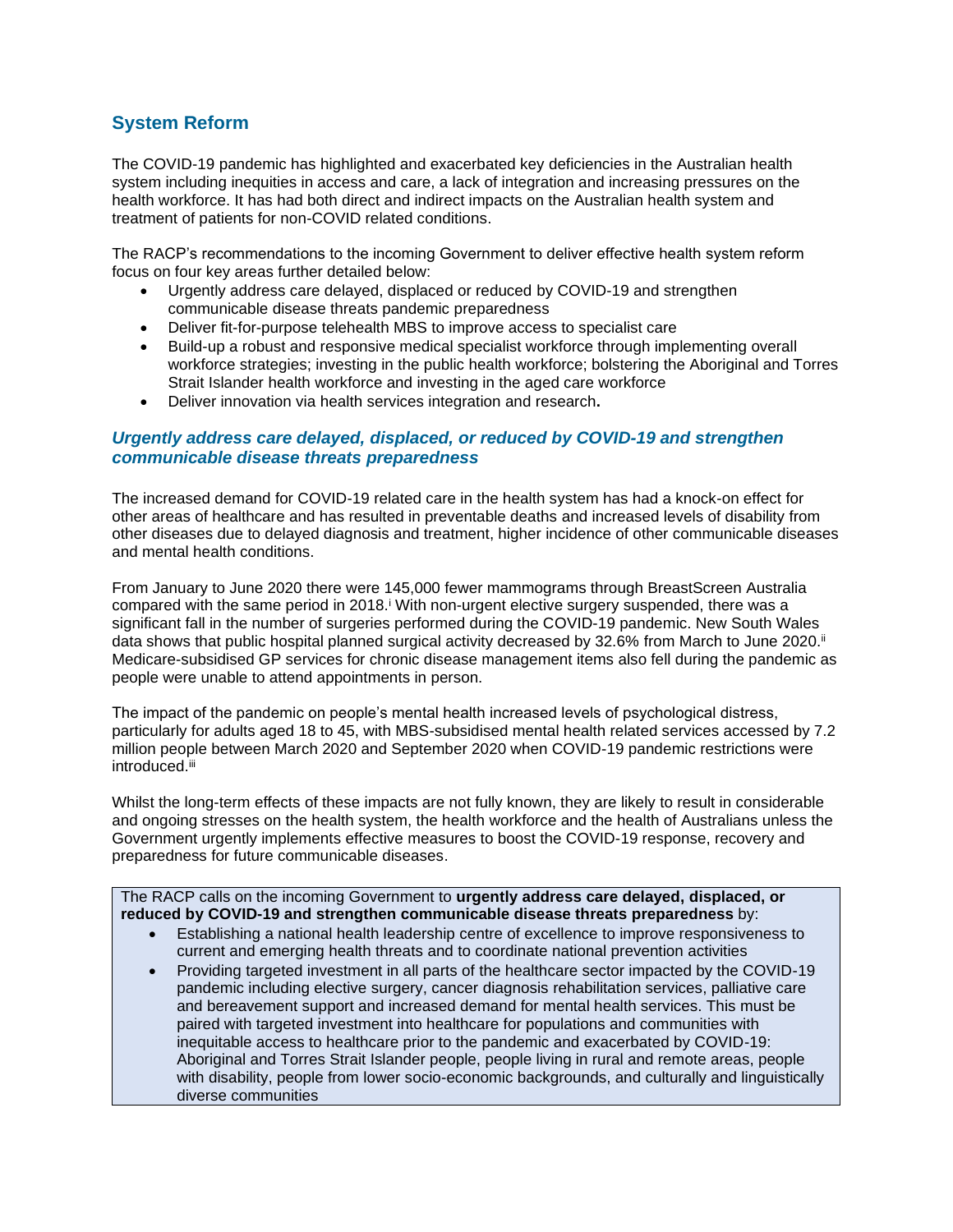- Providing appropriate levels of investment in staffing and infrastructure to meet current and projected healthcare demands related to COVID-19, including multidisciplinary sub-acute, community and workplace-based health services, ambulatory care and rehabilitation services, to address post-acute COVID-19 conditions and ongoing chronic health needs and sub-acute management following injury, medical and surgical conditions.
- Building Australia's capacity to manufacture and provide treatments, therapies, equipment and vaccines and strengthen supply chains.
- Developing and investing appropriately in Ambulatory Care Services, Hospital in the Home and alternate site care programs to accommodate ongoing home-based treatment for COVID-19.
- Funding the development and implementation of appropriate ventilation/air quality recommendations and other health and safety measures for health care facility infrastructure building or refurbishment to ensure lessons learnt from the pandemic are operationalised for the future.
- Making Rapid Antigen Tests (RATs) free for wide distribution with priority for health and aged care workers and other priority groups including Aboriginal and Torres Strait Islander people, people with disability, people with lower incomes and rural and remote communities.

### *Deliver a fit-for-purpose telehealth MBS system*

Telehealth has been a lifeline during the pandemic. It has improved access to specialist care for many patients; we need to ensure these improvements are here to stay by reinstating MBS items for telehealth consultations by phone on a permanent basis and by implementing broader measures to ensure equitable access to specialist care through telehealth.

The RACP calls on the incoming Government to **deliver a fit-for-purpose telehealth MBS system** by:

- Reinstating MBS items for telehealth consultations by phone on a permanent basis.
- Funding videoconferencing technology packages to enhance the take up for priority populations to promote equitable access to telehealth including in rural and regional areas, aged care settings and for patients for whom access to face to face consultation is limited by the presence of disability (including developmental and intellectual).
- Introducing specialist health items to the MBS to facilitate secondary consultations with general practitioners, other types of specialists where one of the health providers is the primary specialist who requires assistance from another specialty and allied health providers, with or without the patient present.
- Providing a Practice Incentive Payment covering all consultant physicians to promote telehealth models of care and the delivery of integrated multidisciplinary care in conjunction with the patient's GP.
- Funding mechanisms and a funding model for health professionals to enable equitable access to health technologies for patients whose disease and disability management can be facilitated through devices and technologies, as is the case in many health areas.

### *Build-up a robust and responsive medical specialist workforce*

An appropriately funded and safe medical specialist workforce is essential to a functioning, effective and sustainable health system. The Australian health workforce faces several issues which have been further exacerbated by the ongoing COVID-19 pandemic, including increasing pressures and demands affecting health workers' mental health and wellbeing and an uneven distribution of medical professionals across both locations and specialties<sup>iv</sup>, leading to difficulties in patient access to care in some circumstances.

With the ongoing challenges paused by the COVID-19 pandemic entering its third year, it has become ever more pressing for the Government to invest now in improving the resilience and sustainability of the health system by building an appropriately funded and safe medical specialist workforce.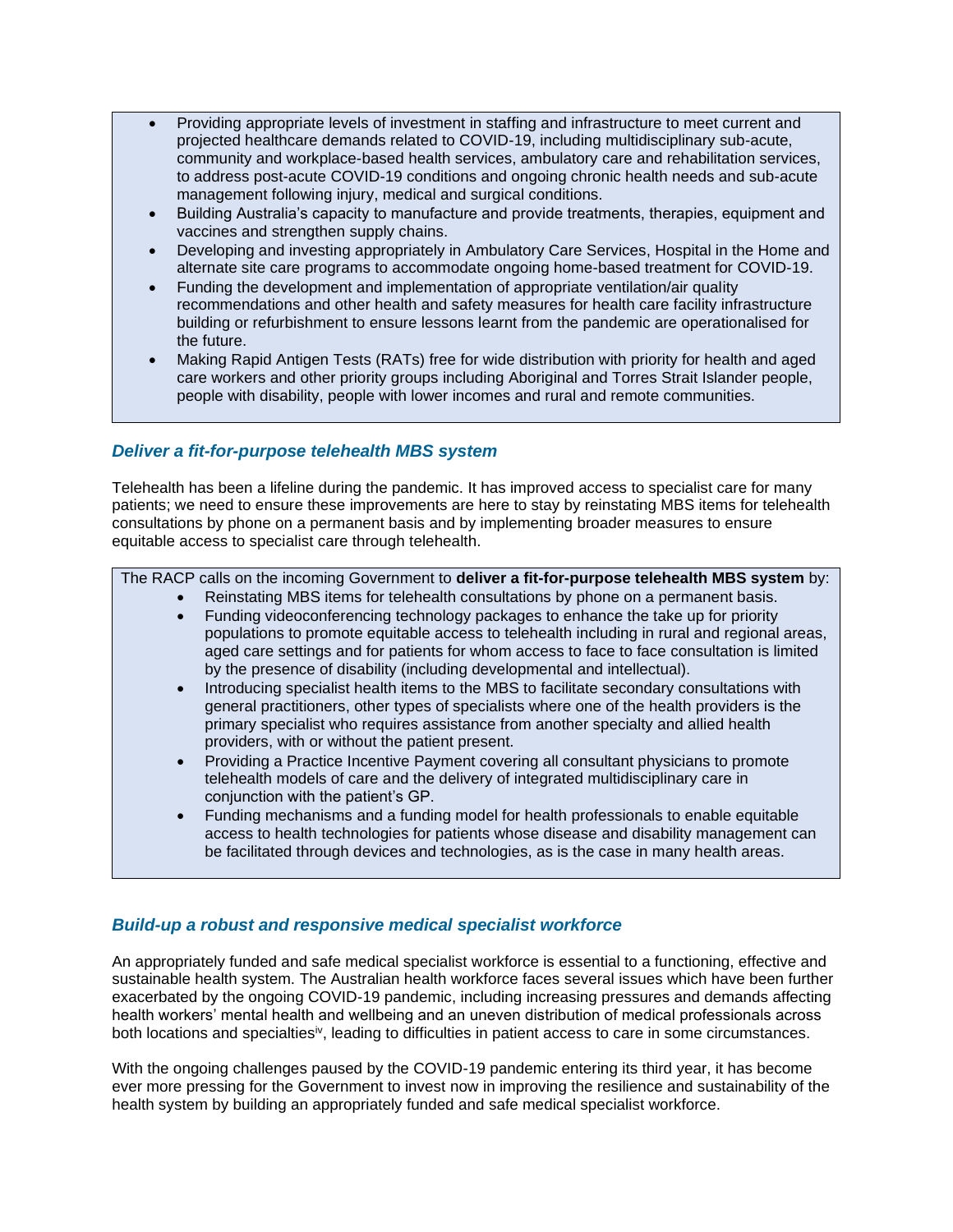The RACP calls on the incoming Government to **build up a robust and responsive medical specialist workforce** by:

- *Implementing overall workforce strategies by:*
	- $\circ$  Committing to address current and emerging critical, short and long term national medical specialist workforce issues and patient care management.
	- $\circ$  Investing in supporting, training and growing an appropriate rural and remote medical workforce with specialists and rural generalists working collaboratively through guaranteeing long-term equitable and transparent funding for the Rural Health Outreach Fund to improve access to physicians and paediatricians, GPs, allied and other health providers in rural, regional and remote areas of Australia and other measures as required
	- $\circ$  Supporting the healthcare workforce via skilled migration strategies and appropriately indexed Medicare rebates without rebate freezes.
	- o Maintaining funding for Specialist Training Program (STP) positions while allowing for some flexibility for medical specialty variations to the recently introduced rural training requirements.
	- o Supporting the needs of rural, regional and remote clinicians in accessing training opportunities, including via funding for locum support while specialty continuing professional development is undertaken.
	- $\circ$  Investing in supporting the healthcare workforce through national strategies for flexible training/work hours /parental leave and support (especially for doctors in training).
- *Investing in the public health workforce by:*
	- o Producing and committing to fund the Government's [Plan for Australia's Public Health](https://www.pm.gov.au/media/national-cabinet-statement-0)  [Capacity and COVID-19,](https://www.pm.gov.au/media/national-cabinet-statement-0)<sup>v</sup> including establishing a national training program in public health medicine and providing adequate funding for training positions.
- *Bolstering the Aboriginal and Torres Strait Islander health workforce by:*
	- $\circ$  Developing an appropriately funded national workforce development strategy led by the National Aboriginal Community Controlled Health Organisation (NACCHO) to boost the employment of Aboriginal and Torres Strait Islander allied health professionals and other health workers, including general practitioners, non-GP medical specialists, nurses, midwives and visiting specialists, supported through existing employment and training programs and strategies.
	- $\circ$  Investing in health workforce development to equip everyone in the health system to implement the new approach set out in the National Agreement on Closing the Gapvi
	- o Supporting the prioritisation, expansion and provision of sustained and long-term funding to Aboriginal Community Controlled Health Services (ACCHS) for the delivery of primary healthcare services for Aboriginal and Torres Strait Islander people.
- *Investing in the aged care workforce by:*
	- $\circ$  Supporting adequate funding provisions to attract and maintain the aged care workforce, including for specialist consultant physician palliative care services and specialist rehabilitation services to become an integral and accessible part of care across aged care settings on an equitable basis.
	- o Urgently implementing the comprehensive aged care workforce-focused recommendations set out in the Final Report of the Royal Commission into Aged Care Quality and Safety which covers key areas such as workforce planning; qualification, training and professional development; improved remuneration; minimum staff time standard for residential aged care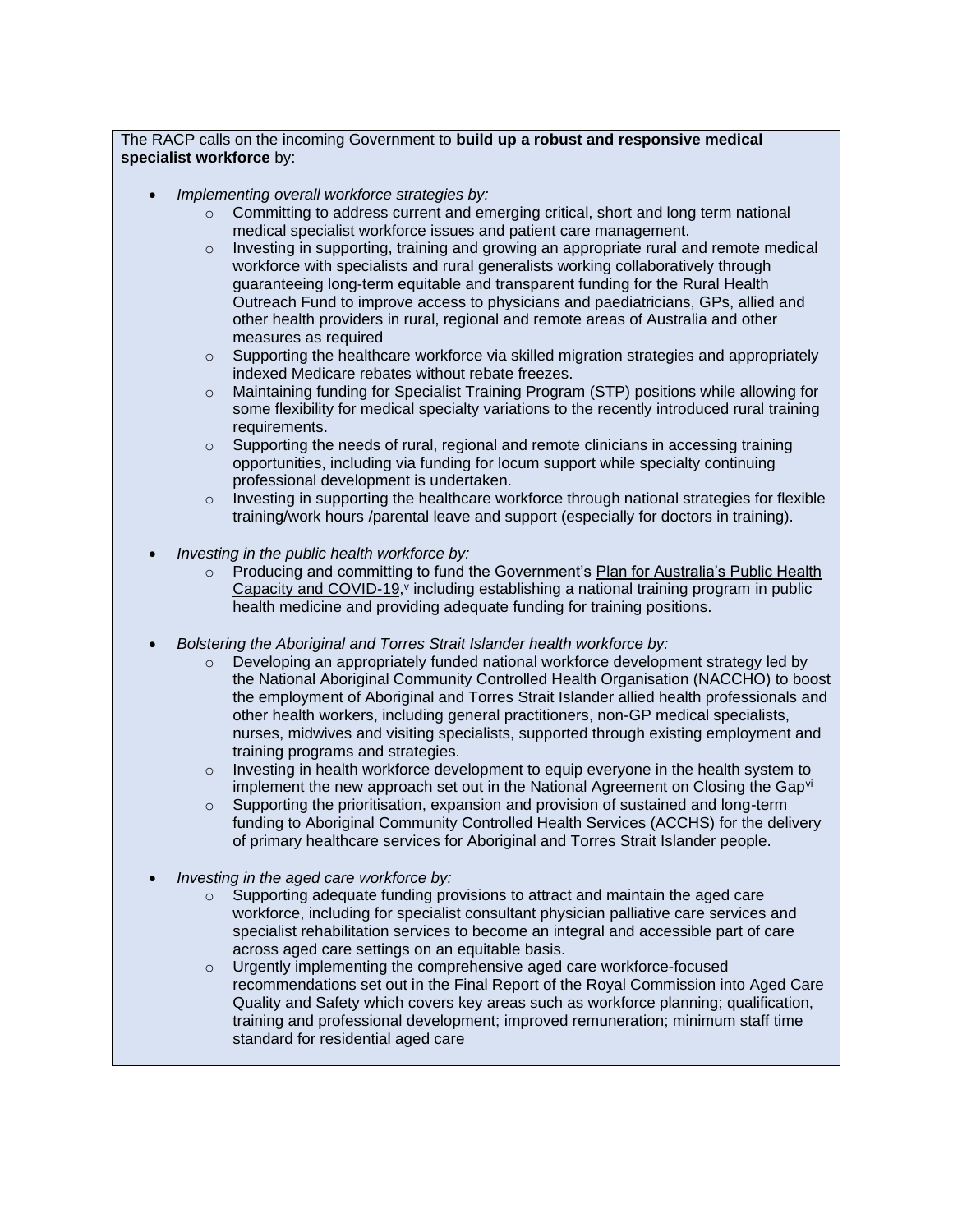## *Drive innovation via health services integration and research*

The Australian healthcare system and its users continue to suffer from fragmented service delivery, a lack of coordination across health silos, and an insufficient patient-focus. There are instances of suboptimal care and poor patient outcomes, significant patient distress and disruption, as well as unnecessary use of valuable healthcare resources.

In addition, while Australia has historically delivered world leading medical research and innovation, investment in the sector over the past 10 years has stagnated, leading to a decrease of funding in real terms.vii This needs to be rectified to ensure Australia's capability to develop advances in treatment and care is bolstered. These enduring issues have been further exacerbated and highlighted by the ongoing COVID-19 pandemic. The incoming Government must address these issues by investing in delivering integrated and innovative care.

The RACP calls on the incoming Government to **drive innovation via health services integration and research** by:

- Facilitating scalable evidence-based integrated care for people with chronic conditions and associated disabilities that is inclusive of specialist care by:
	- $\circ$  Investing in expanded multidisciplinary ambulatory care services, integrated care services and outreach programs to ensure timely provision of complex whole person care including direct engagement of specialist care.
	- $\circ$  Funding a model of care with proof of concept sites, for the management of patients with comorbid chronic health conditions and associated disabilities that integrates specialist physician care (the [RACP Model of Chronic Care Management](https://www.racp.edu.au/docs/default-source/advocacy-library/c-final-mccm-document.pdf?sfvrsn=f873e21a_14)viii or variation).
	- $\circ$  Including specialist and consultant physicians in the Voluntary Patient Registration (VPR) where ongoing treatment and condition management is involved.
- Increasing funding for medical research including through further investment in the National Medical Health Research Council (NHMRC).
- Committing to coordination and funding of clinical research to support communicable disease threats pandemic preparedness as a high priority.

[https://www.aihw.gov.au/reports/cancer-screening/cancer-screening-and-covid-19-in](https://www.aihw.gov.au/reports/cancer-screening/cancer-screening-and-covid-19-in-australia/contents/did-fewer-people-screen-for-cancer-during-the-covid-19-pandemic)[australia/contents/did-fewer-people-screen-for-cancer-during-the-covid-19-pandemic](https://www.aihw.gov.au/reports/cancer-screening/cancer-screening-and-covid-19-in-australia/contents/did-fewer-people-screen-for-cancer-during-the-covid-19-pandemic) [last accessed

<sup>i</sup> Australian Institute of Health and Welfare (AIHW), COVID-19. Online:

<sup>22/03/2022]</sup>

ii Sutherland, Kim, et al. "Impact of COVID-19 on healthcare activity in NSW, Australia." *Public health research & practice* 30.4 (2020).

iii Australian Institute of Health and Welfare (AIHW), COVID-19. Online:<https://www.aihw.gov.au/covid-19> [last accessed 22/03/2022]

iv Australian Government, National Medical Workforce Strategy 2021-2031. Online:

<https://www.health.gov.au/initiatives-and-programs/national-medical-workforce-strategy-2021-2031> [last accessed 03/03/2022]

<sup>v</sup> Prime Minister of Australia, National Cabinet Statement, Media Statement, 26 June 2020. Online: <https://www.pm.gov.au/media/national-cabinet-statement-0> [last accessed 03/03/2022]

vi Closing the Gap in Partnership, *National Agreement on Closing the Gap*. July 2020. Online: [https://www.closingthegap.gov.au/sites/default/files/2021-05/ctg-national-agreement\\_apr-21.pdf](https://www.closingthegap.gov.au/sites/default/files/2021-05/ctg-national-agreement_apr-21.pdf) [last accessed 03/03/2022]

vii Ravenscroft, G and Gardiner EE, *COVID has left Australia's biomedical research sector gasping for air*. 2 December 2020. The Conversation. Online: [https://theconversation.com/covid-has-left-australias](https://theconversation.com/covid-has-left-australias-biomedical-research-sector-gasping-for-air-145022)[biomedical-research-sector-gasping-for-air-145022](https://theconversation.com/covid-has-left-australias-biomedical-research-sector-gasping-for-air-145022) [last accessed 03/03/2022]